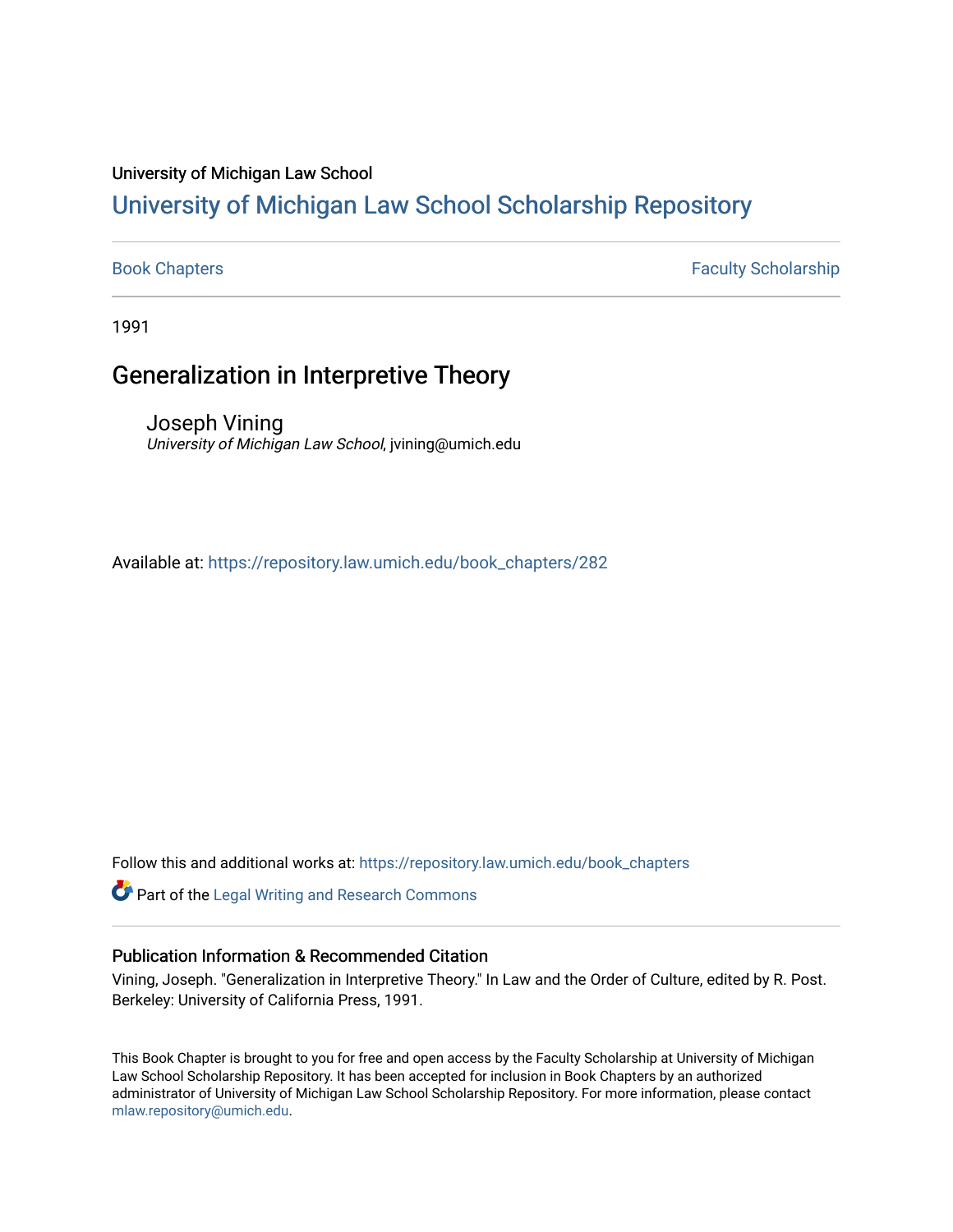# **Generalization in Interpretive Theory**

**THERE ARE ARGUMENTS at large about the nature of legal interpre**tation, proceeding from an implicit proposition that interpretation is the sarnc phenomenon or experience whatever its setting. An assumption that there is one phenomenon can be found in discussions among lawyers of interpretation and in discussions among nonlawyers of legal interpretation-and as often in the work of those who would deny there is any significance to theorizing about interpretation, as of those who think persuasion to a particular theory will have the utmost consequence for law and society.

Proceeding from such a proposition, rather than toward it, raises the risk that distinctive features of legal interpretation may be overlooked. If there is to be a common understanding or theory of interpretation it should not be built upon misinterpretation of the evidence. As examples from law appear more frequently in nonlegal settings, and nonlegal examples in discussion of law, distinctive features of legal interpretation are the more easily overlooked. These features are linked, but they may be roughly divided and treated under four headings. Some are more obvious than others. Some will be more obvious to lawyers than to nonlawyers, but it is an odd characteristic of current discussion that the reverse may also be true.<sup>1</sup>

## **Identification of the Text**

The first of these features of legal interpretation has to do with what is often called identifying a text. Some, such as Steven Knapp and Walter Benn Michaels, argue that identification of marks or sounds *as* a text involves belief that they are a product of the intentions of an agent (using "agent" in its special philosophic sense rather than its common or legal sense)." Others would identify marks as a text through their relationship to other marks in a somewhat freefloating system.<sup>3</sup> But, for both, there seems to be assumed something lying before the reader, some determinate set of marks, some work, much as there is an object before one when one comes up to a piece of sculpture or listens to a piece of music that has a beginning and an end. That is not the situation in law.

Not that one never comes in law *to* a sentence, a page, an opinion one has to read and make sense of; of course one does, but that is at the very end of one's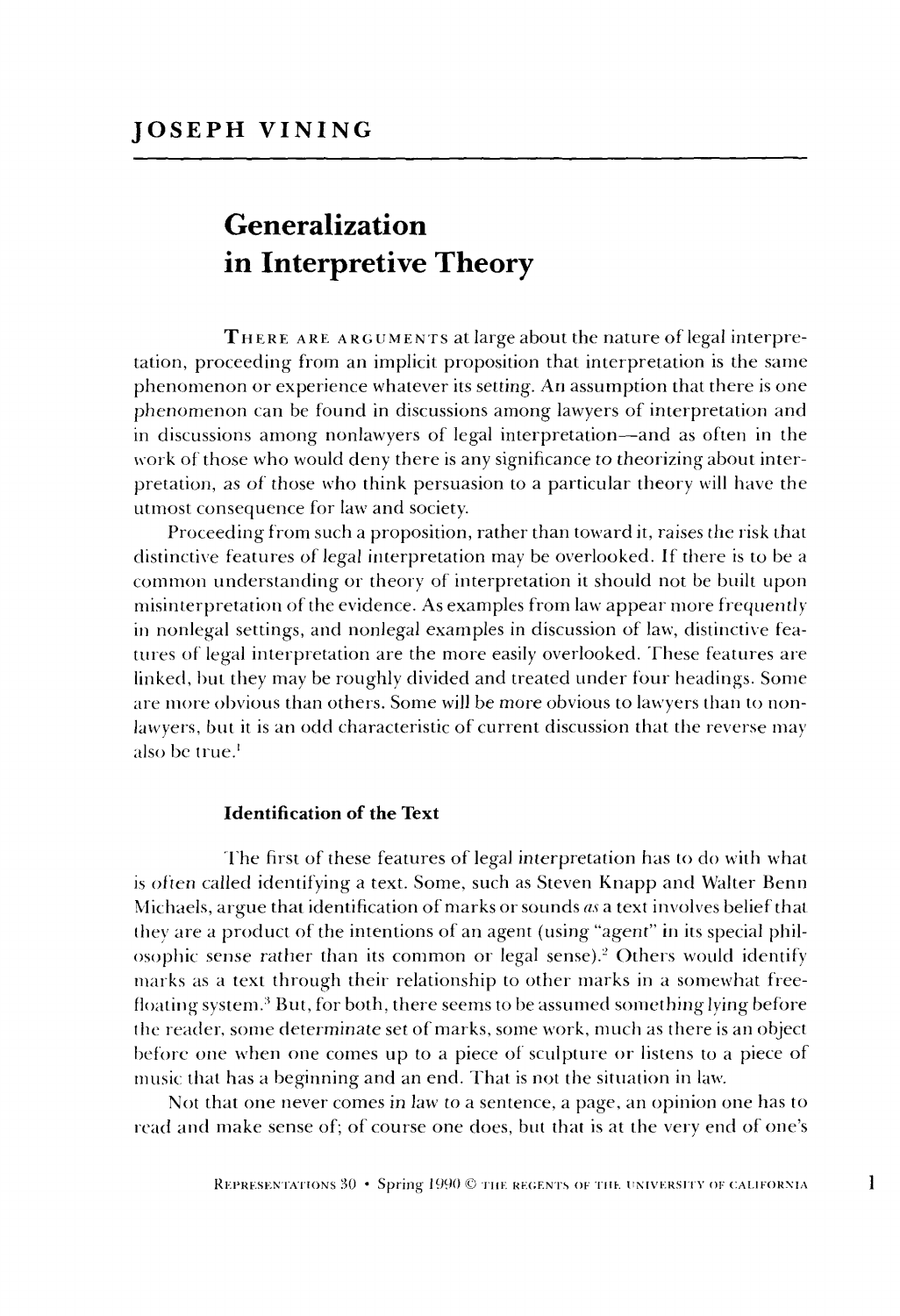interpretive work, and perhaps that is not even then the end. For in the repeated runs at analysis of a situation made possible by a hierarchical institution of argument, one piece of writing with the meaning of which one has been wrestling, one section of a statute or constitution, the law of one jurisdiction or another, may be pulled away and replaced by another sentence, another section, another book.

When a practitioner asks, "What is the law here? How is this case to be analyzed?" no hand thrusts out a text and says, "Here, this is what we are now going to read and construe." Interpretation in law is, from the beginning, of the law. The law is not to be equated with any particular set of marks or sounds nor even with the meaning of any particular set of marks or sounds. And a small methodological consequence of this may be noted, that it would not be true to the experience of interpretation in law to suppose that if one could achieve an account of the identification of and reading of one or another example of a legal text, one would then have in hand the problem of legal interpretation.<sup>4</sup>

Cases do not come ready made, as teachers repeatedly emphasize to students being gradually introduced to law. The initial question in practice is of the form "How ought this situation to be thought about under the law?"—after, of course, the situation is delimited as *a situation-or* "What ought to be done here under the law?" In the course of analyzing a situation, one text, then another, may be invoked and become the focus of attention. Starting as an "Occupational Health and Safety Act case," a death in a factory may end as a case of corporate homicide under the general criminal law. It may become a constitutional case as well as a case of ordinary law. A car repossession case involving allocation of money and risk, seen immediately as a case of common law contract or a "Uniform Commercial Code case" between "buyer" and "seller" or "debtor" and "creditor," may in addition become a "Federal Trade Commission Act case" between "dealer" and "customer," involving federal administrative regulation of economic power. Or it may become a case of civil wrong, a tort case, rather than a contract case, or a securities law case rather than a case of either contract or tort.<sup>5</sup> The applicability of particular texts, the focusing upon particular judicial opinions, evolves as analysis proceeds.

Recalling this very basic aspect of the practice and experience of legal interpretation is not to introduce what is sometimes thought most distinctive about the world of law, the clever litigator working against that which is self-evident. There is no self-evident nature of a case to be worked against. If a case comes to litigation (as it does, indeed can, in only a very tiny percentage of the situations in which a legal question is put), it may be given well-formed contours by the time it gets to an appellate court. Still, appellate judges, even appellate judges, must struggle with its nature or characterization. Once an appellate opinion is written, of course it appears the case always was what it came to be. The interpretive question seems to be how given texts are applied to particular facts-even though those particular facts are remarked upon, and corralled off from the whole, in response to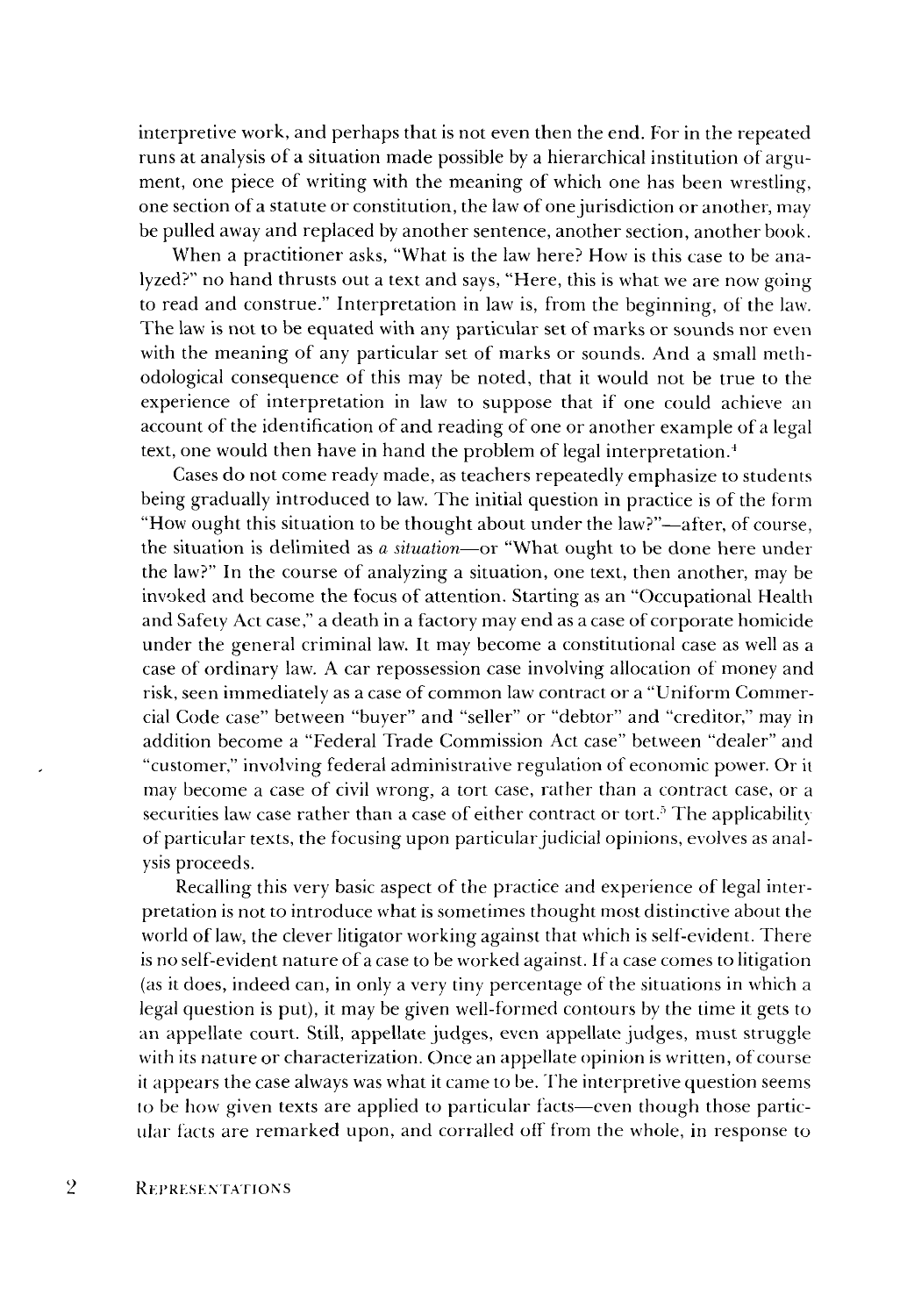the proposed applicability of texts. And perhaps, once the appellate opinion is written, the interpretive question not only seems to be that, but is. But then that appellate opinion becomes merely one more of the many expressions of the law that legal practitioners, starting again with another situation, may or may not be led to as they go about considering what the meaning of the law is for the situation they have before them.

This evolutionary quality of the text to be interpreted, that is encountered in practice, is not simply a matter of canon formation-particular texts or parts of texts gradually becoming central in legal analysis, the focus of discussion, through hierarchical devices or otherwise. And it does not simply reflect the flight of any text, once composed, into mere candidacy for attention (though this is implicated: if authority consists in being paid attention-which is also a form of praise-every text is only a candidate for attention, and its capacity to evoke and maintain attention can never be assumed). Largely unexplored, this is in law an analogue, pale perhaps, of the formation of melody in music. It is difficult to explore, however comfortable with it thousands of practitioners appear to be in their daily work. On it, on what a case is "about" and how it takes shape, any very direct comment confronts the special problems language imbued with the static poses for discussion of the dynamic.<sup>6</sup> But an eye can be kept on it, and an eye at least on the actual dynamism of legal thinking must help avoid a misleadingly photographic view of law as one in which a human being or human beings in general stare at a line carved over a doorway, or at a book in the hand, or, to take an example sometimes discussed in literary theory, tracings in the sand on a beach.<sup>7</sup> Particular texts simply do not step forward when one asks, "What is the law here, how am I to interpret the law?" And even the universe of possibly relevant texts always has a quivering edge.

This fact indeed, or, if not fact, this truth of legal experience, is always in the background of "easy cases." A case easy in the hands of one may not be easy in the hands of another, and the text that records the disposition of a case as an easy case becomes just one more datum to be considered critically by a later analyst looking at a new situation. Situations are not, in contemplation of law, each unique in the sense Tolstoy took to be his own view of situations in history;<sup>8</sup> but situations in contemplation of law are living, and that alone brings them, and the law, out from under the picture of matching up a rule to a set of facts.<sup>9</sup>

#### **Types of Writings**

Mention of constitution, statute, contract, opinion points to the second problem in the thrust toward generality in discussions of interpretation. The fruitful pulling of experience in law toward experience in other fields has in it the danger that those reflecting upon interpretation may be tempted to induce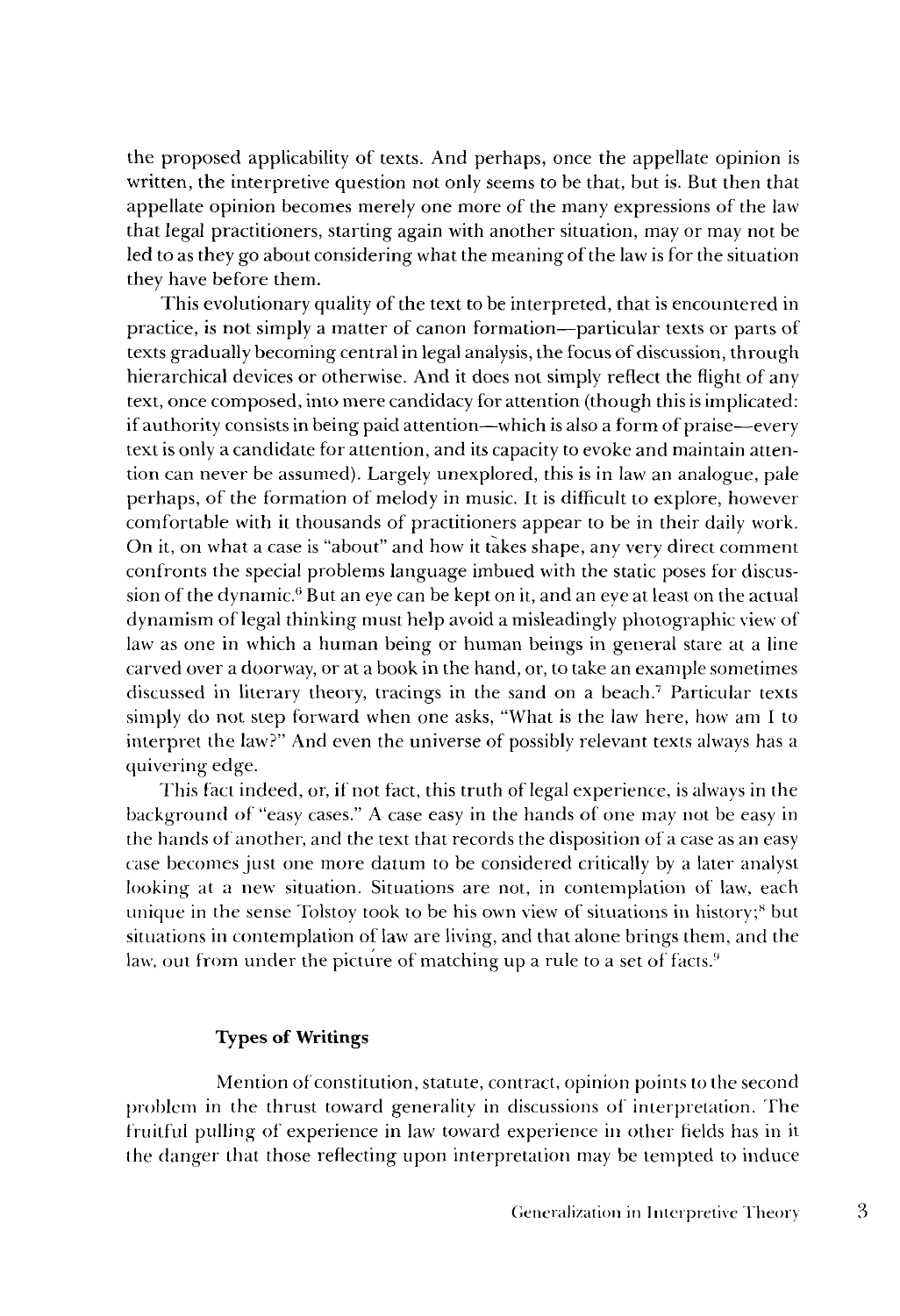their sense of interpretation from the instances of it they see, including instances in law, without sufficiently taking into account that much of the writing being treated in law may be different in kind and that writings in law may differ in kind from one another. What is perceived to be going on in work with a contract, for example, is not ground for any very definite assertion about what is done in working with a statute, and neither the handling of contracts nor of statutes is more than a provocative source of speculation about the way a constitution or a set of opinions is read. Even among lawyers methodological conclusions are sometimes drawn after-and as a result of-carelessly lumping various kinds of legal texts together.

In literature the language of texts is rarely negotiated and bargained over. Particular texts rarely begin their life fashioned by more than one hand. There is Beaumont and Fletcher, there is the phenomenon of editing, there is the folk ballad built up through successive contributions of anonymous singers, and there is the writer who writes or revises a piece over a lifetime. But among the texts literary critics discuss there is not often one in the genesis of which an individual agrees to words he does not want or mean to say, through some exchange relationship with another or as a result of delegating the writing of it, or the words of which are the immediate outcome of a process of assembly in which many have been independently at work. Nor is there often one with words attributed to a human being who may never have seen them, as to a voter or to a principal "bound" by the words of an agent. In law such texts are encountered quite often, and this should give pause to literary critics working with law, and indeed to philosophers reaching out to law who are similarly schooled in and accustomed to text-focused discussion in their various fields of professional inquiry.

The differences to be found upon examination of legal texts, type by type and text by text, are pertinent to the large uncertainties of current discussion. In particular, lawyers' work with contracts, statutes, the writings of agents, and the writings of delegees does not as such point to the objectivity of language or the irrelevance of a statement's origin. To take only contracts and statutes: in the construction of many contracts the true intent of the parties is explicitly excluded as a subject of inquiry. This may illustrate only that in many cases legal analysis is not interpretation of meaning. Legal analysis of writing can proceed rather in what might be called a "tort mode." "Tort," the law of civil wrong, has as its concern action and visiting the consequences of action upon the actor, and a party may be made to pay money (or money is shifted from one stream of wealth to another) because she should have known the consequence of inserting or allowing someone acting for her to insert a mark or a set of marks into a machine called a contract, regardless of what she might have wanted those marks to express.<sup>10</sup> The history of contracts is prominent in the teaching of contracts, in great degree because the emergence of contract from tort and the difficulty even now of distinguishing between tort analysis (of acts intended or unintended, and their con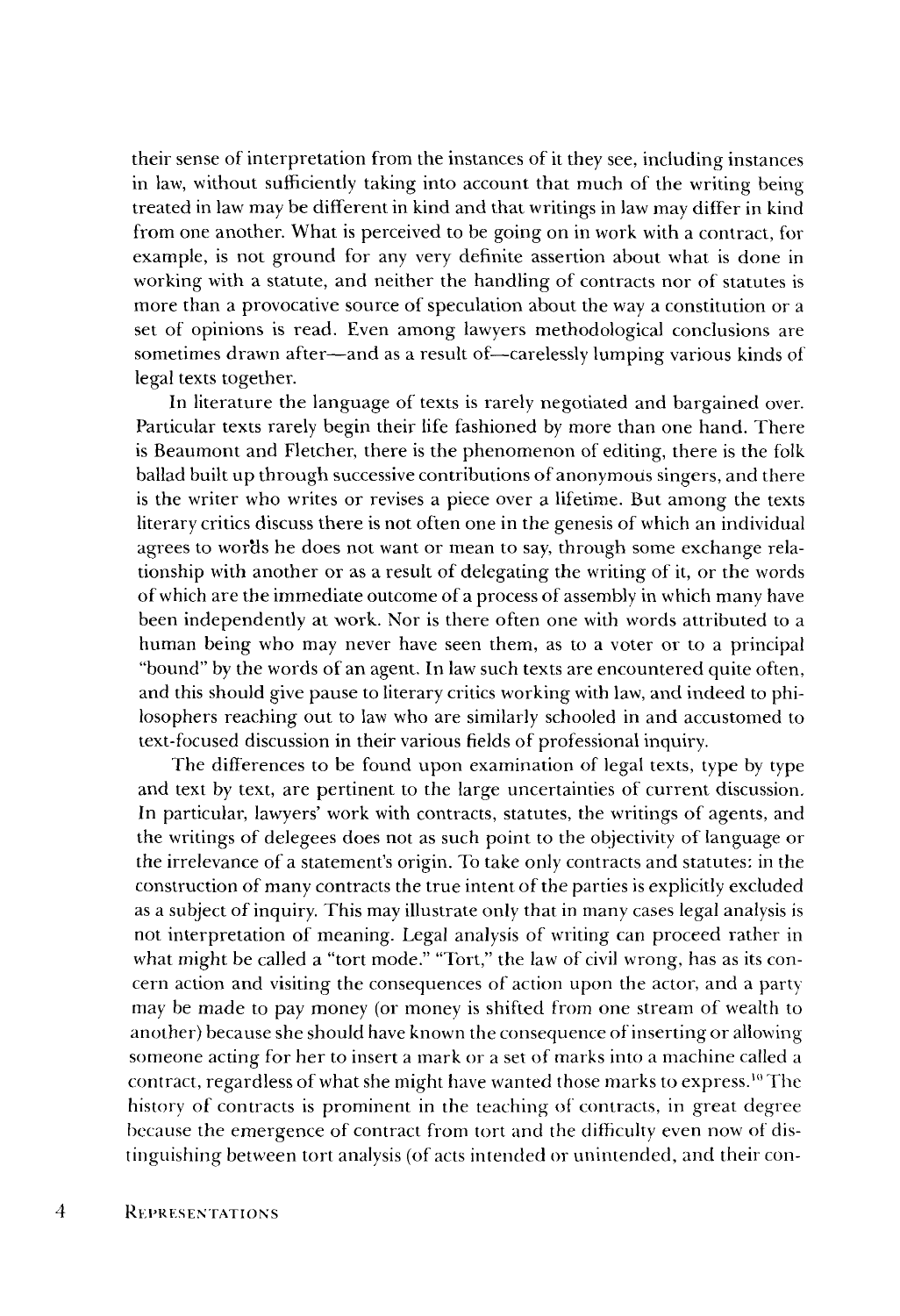sequences) and contract analysis (if the latter suggests inquiry into the concrete meanings of words) can be thus demonstrated and emphasized.

As for statutes, often and perhaps typically the origin of a statute's words in committee processes and bargained or strategic voting forecloses inquiry into the meaning of those who have touched it. Nonetheless, statutes in general seem to be read, and not simply as vector products of the forces that made them in the legislative machinery.'' But this fact, this evidence of what lawyers do, is again not ground for conclusions (by lawyers or nonlawyers) about the way other kinds of texts-opinions or administrative regulations or, a fortiori, nonlegal texts-are or should be read. The reading of statutes for "their intent," the paying of close attention to nuance and form in them, may be a necessary and even desirable form of self-delusion. Self-discipline is still discipline; a society under the rule of law may allow itself some arbitrary freedoms, play a trick or so on itself. But the scope of such reading and the amount of such attention are limited by the necessity and the desirability of self-delusion.<sup>12</sup> It is not to be concluded that because, in law, texts that are the product of machinery seem to be interpreted, therefore interpretive theory should pay attention generally to marks on paper and sounds that are the product of processes untouched by mind. The often noticed tendency in legal practice to pull back to and focus upon judicial opinions may be not merely a result of the conventions of legal education, evidence not merely of judge-centeredness or concentration upon litigation by sociologically uninformed lawyers, but a reflection of a belief that opinions are more likely to be texts that can be read and can be the subject of interpretation.

## **Distinctions Between Reading and Writing**

The third observation to be made about generalization in current discussions of interpretation is that it may be overlooked how much lawyersreaders of legal texts-are also and (almost) at the same time writers of legal texts. In order and association this point could as well follow discussion of the firstthe difficulty of establishing what the text is that one is to interpret-as the second, the differences in the kinds of writings that are attended to in law.<sup>13</sup>

While there are sensitive general accounts of the phenomenon of reading that show the reading of a major literary work and the reading of law as a responsible reconstitutive act,<sup>14</sup> the widespread image of law as *given* to the subjectwhether in Babylonian bas-relief, Weberian sociology, or modern positivism<sup>15</sup> has in it the potential to mislead, and may exert the greater influence as law ceases its intellectual isolation and excites the curiosity of those who are not lawyers. When one picks up a novel or poem the possibility of a difference between reading the novel or poem and writing it is an obvious starting point (not quite

Generalization in Interpretive Theory 5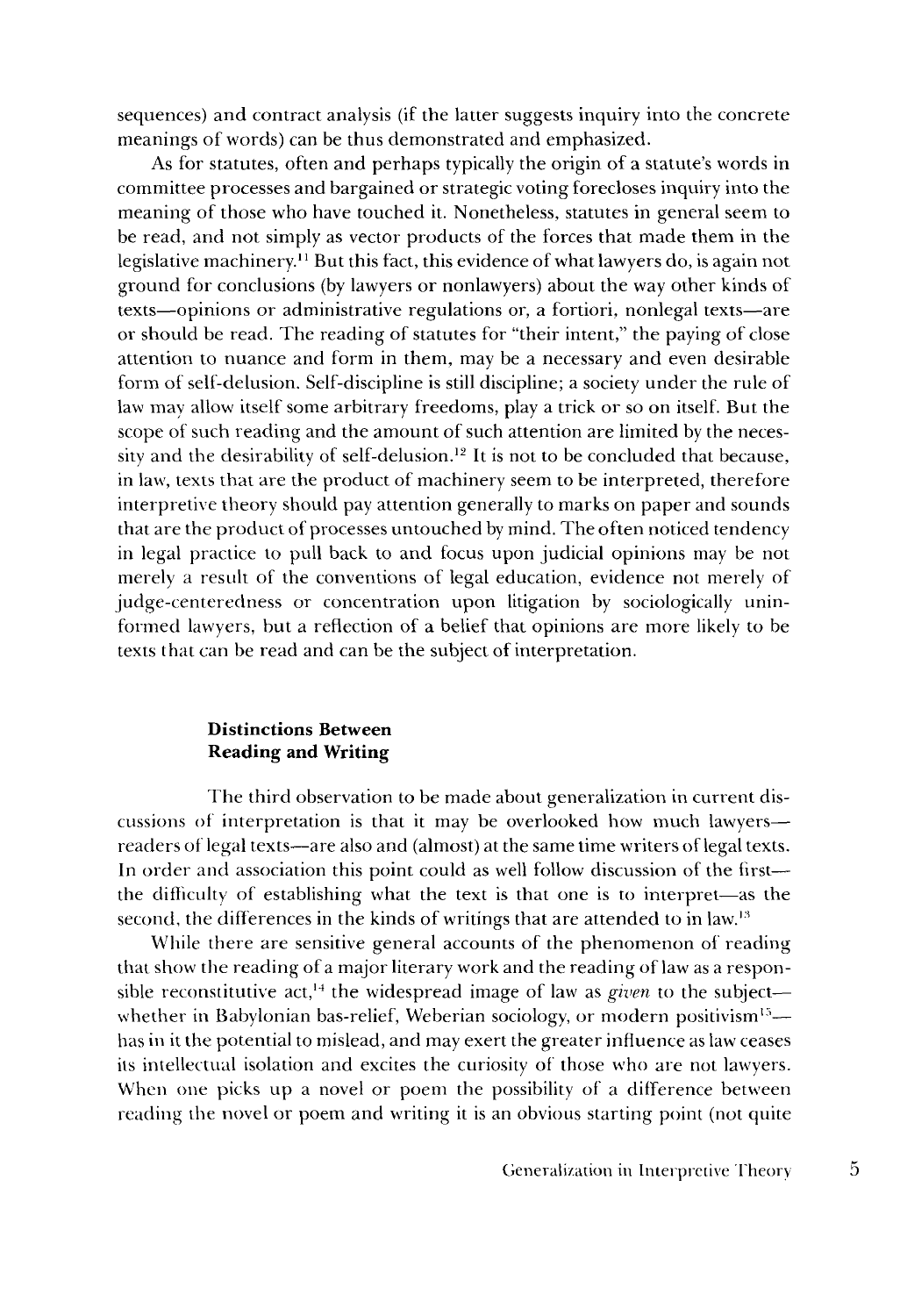so obvious of course in music or drama, where performance is necessary to the play or the song).<sup>16</sup> But in law a difference between reading and writing is not an obvious starting point at all, not just because one cannot pick up and hold in one's hand a large and shifting mass of legal texts with indefinable edges, but because as a lawyer one reads for the purpose of oneself making a statement of law for which one is responsible. Lawyers in the schools make their statements to students or the world at large; in administration or in what is commonly designated as the practice of law lawyers make their statements to client or commission or, acting as judges or attorneys general, to the world at large. 17 The lawyer reads in order to write, must read from the beginning in an active frame of mind and must make a statement of-and for-the law. That statement, in turn, becomes part of what is read for a time by others who themselves must make statements of law. Insofar as lawyers listen to any general account of interpretation that ignores their constant writing of the law, they are led astray; and insofar as those outside the profession seek to illumine their own experience of interpretation with an understanding of legal interpretation as passive or static, they are led astray.

#### **Identification of the Author**

How much do all these points—the difficulty of identifying the text, the variety of texts, the joinder of writing with reading-fold into and derive from that most signal feature of legal discourse, that writers of legal texts do not speak for themselves? Perhaps this is a fourth point; perhaps it is not (but it is not the same as the appearance in law of delegated writing). Certainly it should not be overlooked when looking to law.

To put it concisely though paradoxically, if writers of legal texts (again, not including contracts, which may not be speech) were to speak for themselves, they would speak without authority. They speak for the law or for an entity-the *court*, the *agency*, the *legislature*-that in turn speaks for the law, with the possible exception of the legislature, and even then there is an ostensible speaking for, for the "sovereign" if not "the law." The late-twentieth-century sensibility may want to ignore these others, these authors beyond, as passe figments, but if one does ignore them one does so at the price of depriving speech of authority.

It is further true that a speaker's speaking for an entity-or for the law-is never a given, but is a question always alive, to be determined by the listener. Though a situation may be disposed of for the moment, as if the speaker spoke the law, the question whether the speaker was authorized so to dispose of that situation may be examined whenever the disposition is examined; there is no foreclosing of the question: it is posed and answered in a nonfinal way again and again as time goes on.

From this general observation legislators again may possibly have to be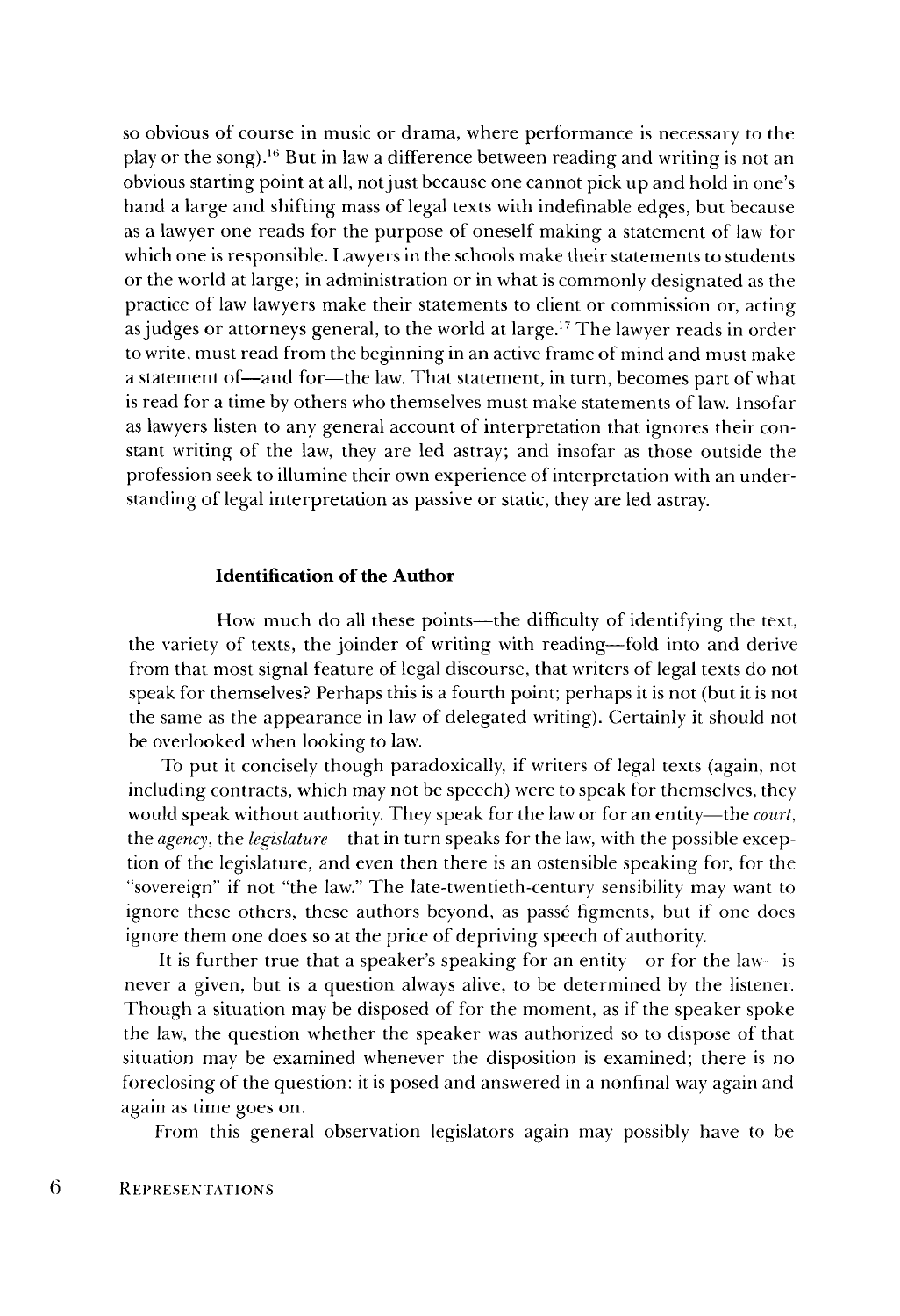excepted (other than with respect to the narrow range of utterances that may be disregarded on constitutional grounds). But if the legislator is an exception, that very fact is part of the reason listeners are pressed back to the utterances of judges—that blank interposition, that wall between the listener and the author whom the listener is seeking to hear, which a legislative claim always to speak for the sovereign presents. Of course the legislature could claim to be not agent but itself sovereign, but that is not the assertion that is made. It is, possibly, an assertion that never has been made where authority has been claimed and law invoked.

#### **Convergences**

Emphasizing these features of the experience of legal interpretation does not proceed from or inevitably toward some form of nominalism. Consider again that central term in current discussion, intent. Precisely because they are writers lawyers might be expected to be especially sensitive to the complexities of intent. That they are writers is what might hold them back from embracing propositions about authorial intent made in arguments either for or against its existence or importance to interpretation—this rather than philistinism or foreignness in the work they do.

Legal writing is often not expressive. Very often it is manipulative only. But when it is expressive and there is true effort to make a statement of law, participation in it is almost as fine as participation in any kind of writing. The writer of a poem does not say what the poem means by reference to his conscious intent in the writing of it, because he cannot; and in adding one more voice to those who have made this point I may invite for company the not insubstantial number who, though they may not consider themselves poets, have been moved now and again to write a poem. If the poet could so explain himself, he might then have written differently. Much about a poem can in a real sense be explained to the writer of it without (as we say) putting words into his mouth. Listening to another expound his poem, the poet, if he is to respond at all, reflects not on the memory of his conscious thought but on why he stopped his daily business to write (daily business including taking a walk or staring at his desk) and, if the poem did not appear in full bloom, on how and why he labored over it as he did. The experience of reaching-one always reaches in a poem-includes the experience of trying to get lines and words right. And, it must be said, the writer of legal prose does the same.

He writes, and looks. The thrust of *this* seems inconsistent with *that,* the emphasis within this passage is misleading, this or that word is not just (the very metaphor *just* is a legal one). The writer tries to get the word, passage, or statement more satisfactory, or, in some rare cases, satisfactory. If he does not abandon it for reasons of time or fatigue, it may eventually lock into place, not be improv-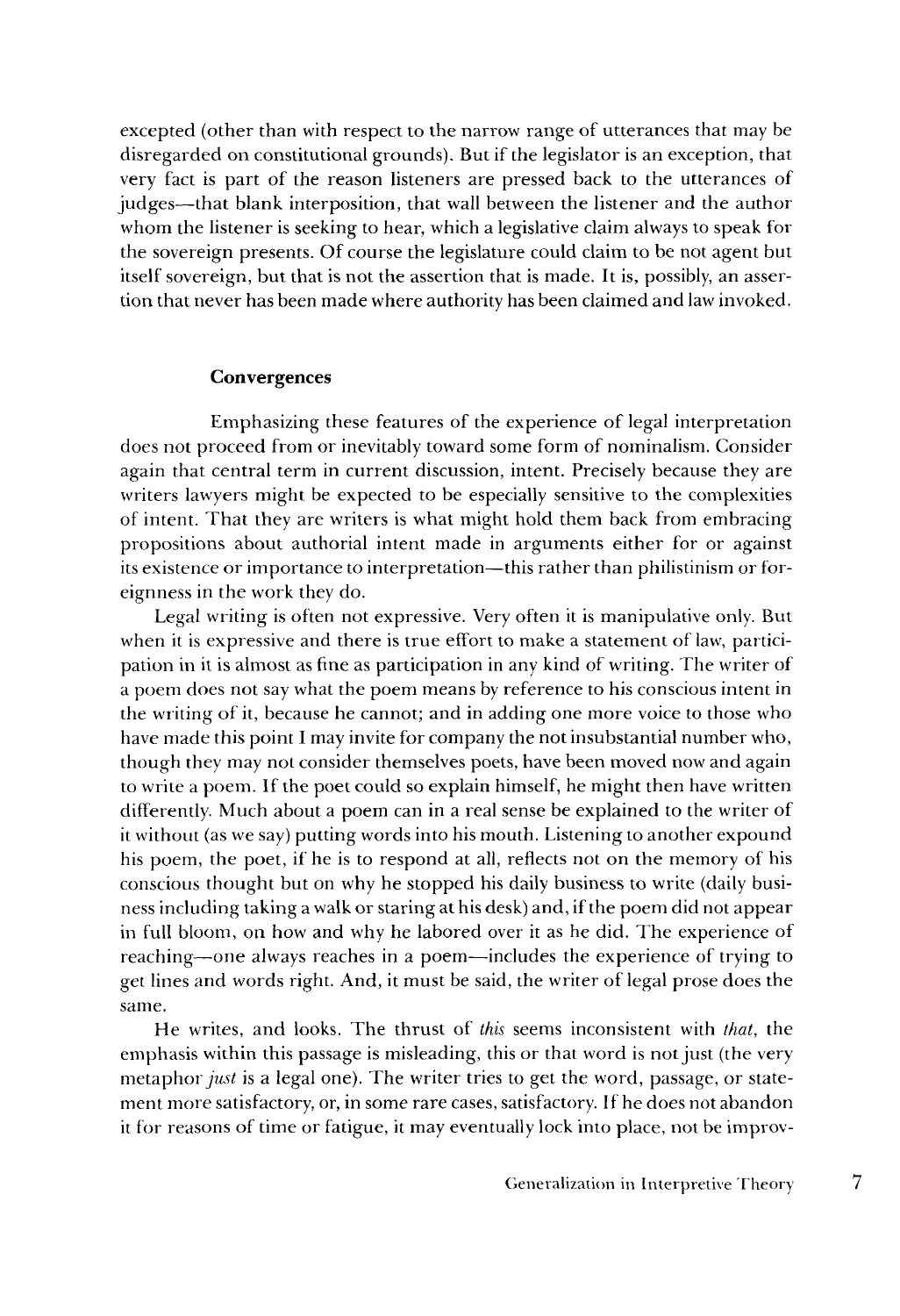able without hurting it in some (other) way. But, as he works, molding and rewriting, he cannot say *what* he is doing. If he could the labor would be over. It will be allowed, and by those who dwell upon the writing of a paragraph of prose as well as those who venture to write poetry, that in the placing of words, and in all that touches upon the aesthetic of echo and multiple reference, much selfconsciousness or consciousness of what one is doing leads away from the living and resonant and toward the rote and the dead. But the same is true in the first drawing of a word from the mind, when, as the saying is, a word comes to mind.  $^{\rm 18}$ Intentions are veiled, they are being expressed in the work, and writer as well as reader looks to the work as evidence. (The lawyer especially is in the position of having readers: other writers may be able to conceive of writing without readers talking to them about it, but not lawyers, who are therefore constantly confronted with the question of their own intent.)

And what the reader does, the close reader, is seek ultimately to identify with the writer who is thus reaching and trying. If such resonance and such identification turn out to be possible, the writing is good, a carrier of meaning. Hermes is without clothes, save for his traveling hat, because he assumes such a multitude of forms.

#### **Advantages of Particularity**

There are thus generalities to be achieved. It needs merely to be noted that what is critical in the achieving of them is to see from the inside those experiences that are to be merged. But particularity has its larger uses too. An attentive understanding of law might be helpful in saving practitioners in other fields from misdirection. Take as an example the field currently being most vigorously developed-with what is widely thought to be the most significant potential for large practical changes in ways of life—the design and programming of sophisticated computers.

Work on equipping computers to process human language draws on linguistics, which in one of its prominent current forms distinguishes what are proposed as rules for the construction of sentences, "syntax," from "semantics," which has to do with the meaning of the constructed sentences. One hears it said that syntax determines what constitutes a *legal* sentence of human language, and there is hope for machine programs that will reject *illegal* sentences-all without regard to meaning.<sup>19</sup>

The terms *legal* and *illegal* in this setting should be a little warning, a cause for caution. *Legal* and *illegal* are powerful and attractive terms, used to make the governing distinction between syntax and semantics more vividly plausible, but also quite possibly drawn upon for the substance of the distinction itself. There is something of the same in Virginia Woolf's reference to "law" in her comment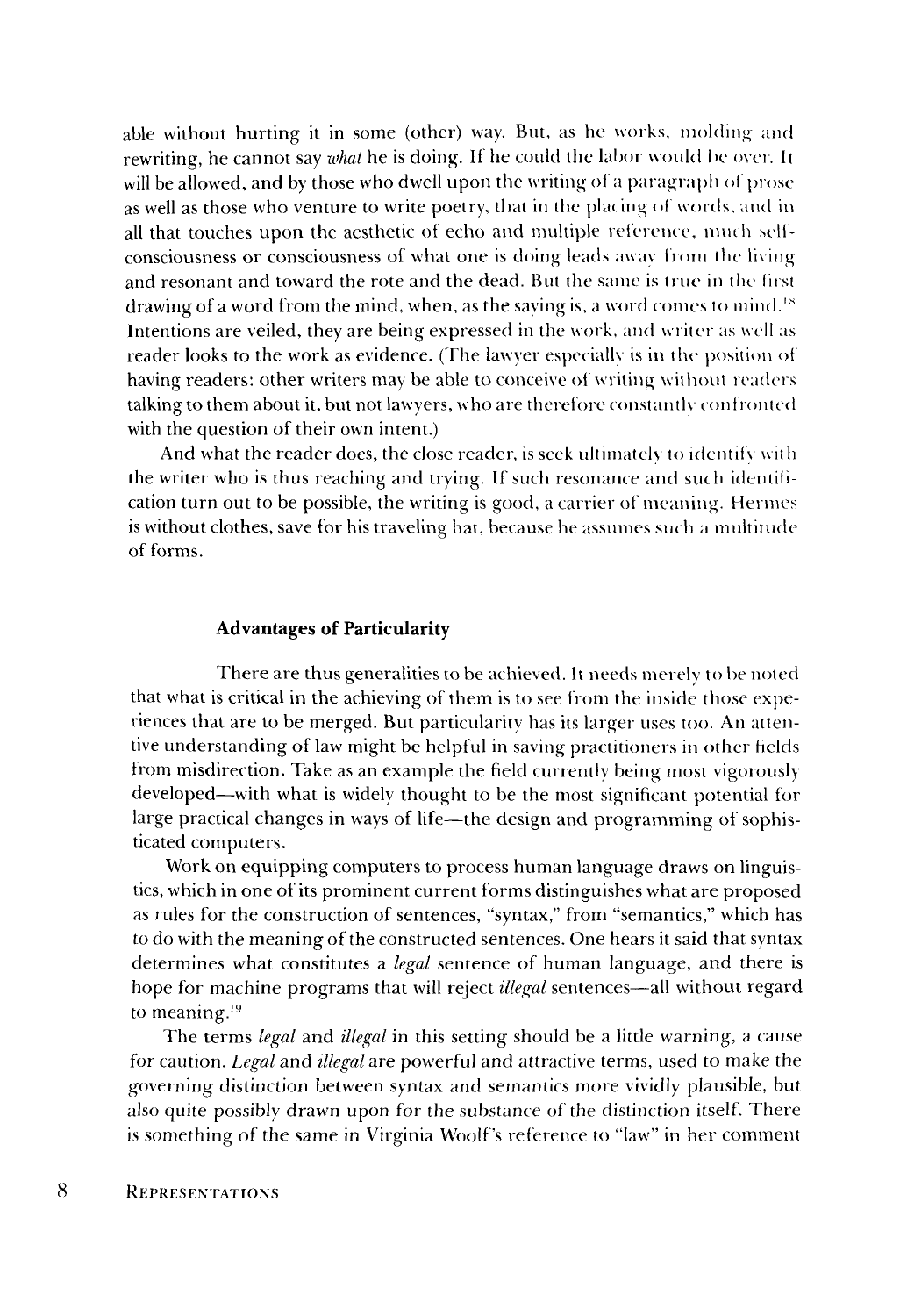in *Three Guineas,* "The Church being a spiritual profession has to give spiritual and not merely historical reasons for its actions; it has to consult the mind, not the law."20 If it should come to be understood that consulting the law is consulting the mind, and that what is legal or illegal is not determinable without an inquiry into meaning, the work of machine designers and programmers and speculation upon the possibilities of future human organization based upon their contributions would not be confuted; but legal practice and thought would no longer be a source or prop of work in these fields. Its powerful attractions and validations would be withdrawn. If machine designers are then left with a notion of rules, divorced from meaning and mind, that can be connected only to natural science and the laws and rules thereof, and if this should prove unsatisfactory given the source and character of a scientific law, they may just possibly be freed to proceed in new directions, and will at least be somewhat better protected from elaboration that in the end proves disappointing and discouraging, if not indeed dangerous as it is absorbed into the forms and methods of human organization.<sup>21</sup>

#### **Prospects**

So too explorers from the literary and linguistic disciplines who sail into law may discover something of help to them in their own thinking, if they stay for a time-if they do not return too quickly with the news that great numbers of apparently intelligent people are reading for meaning marks on paper that no one means, or marks that are the product of forces not associated in any way with mind. If they come to law, as some literary critics do, bringing with them belief that there is an ineradicable connection between the spoken and a speaker, they may help lessen somewhat the pressure lawyers have felt so long from pushing against the long depersonalizing thrust of the modern age. Their presence may even make it more difficult for lawyers to mislead themselves, as they do, when talk turns to the Rule of Law and (trying to express what it is to live in a world in which no one including the legal analyst is above or outside the law) they end somewhat like the tragic Antigone, projecting an image of law as a set of rules outside, a grid that, could you only tap it with your fingernail, would give out a hard metallic ring. Lawyers may need nonlawyers to help them turn to what they actually do when under the Rule of Law they work responsibly with common and public texts.

Regardless of what those who are now discovering law leave behind, on their return to their own disciplines they may find it more difficult to collapse meaning and the speaking voice either into the intent of an author bound to time and place or into one or another form of system or process, a language system, the reasons of history. They may find that they are encouraged, themselves, to maintain a connection between words and intention, to keep words a gateway to intention

Generalization in Interpretive Theory 9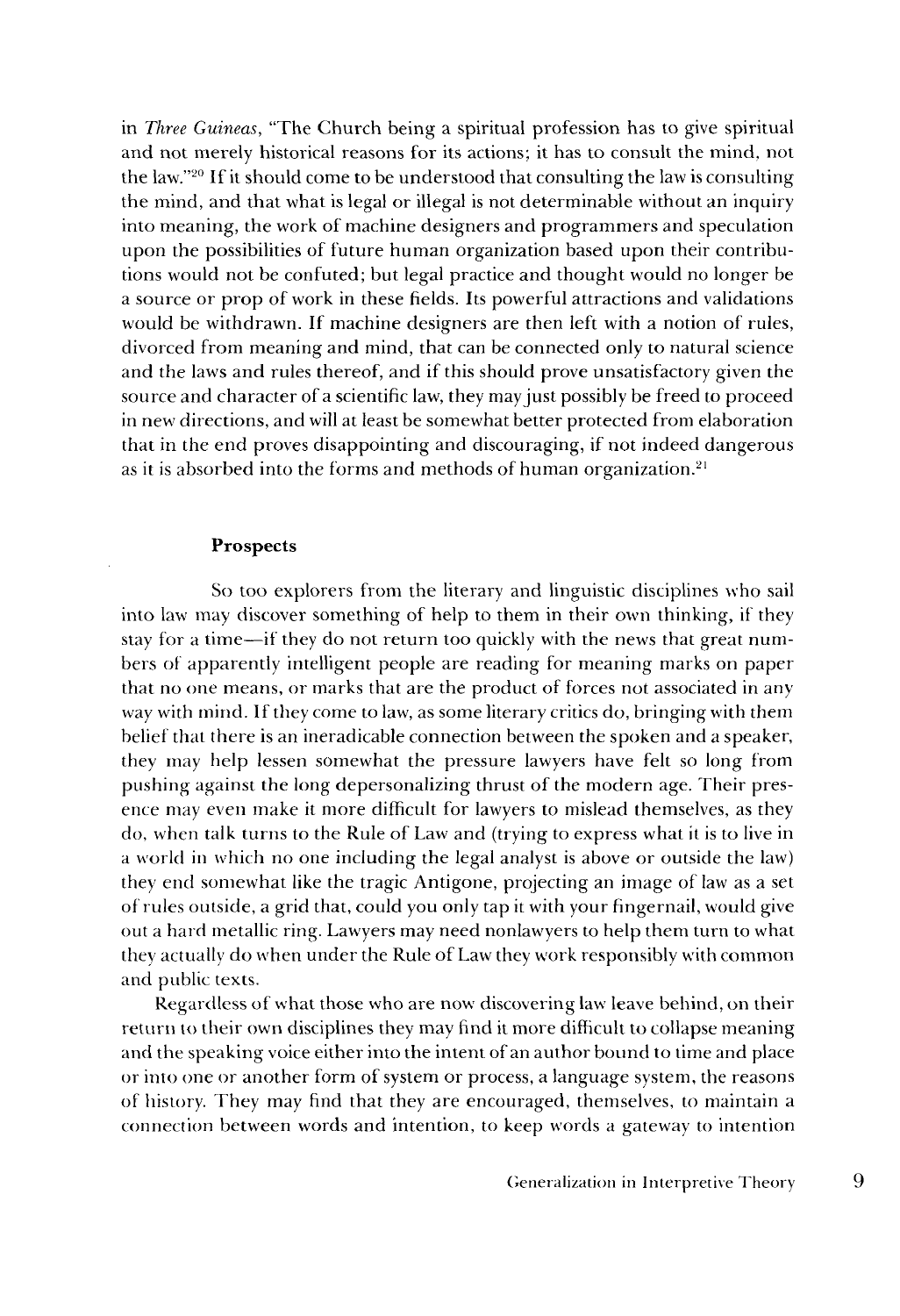even for the fashioner of them. The small space within the skull of the individual is not the only retreat from the empty reaches of system and process, if it is a retreat at all. Nothing rules out another alternative a priori; lawyers cannot forsake the personal and the concrete for the impersonal objectivity of system, but they do not stop with mere particularity. After a sojourn listening to lawyers and attendiug to what lawyers actually do, some at least may be less uncomfortable than before with an occasional thought of a person speaking who is not an individual, an occasional thought even of a transcendental intention, less uncomfortable too with the possibility of conceiving their own activity as having, like law, something of a moral thrust toward the future and the whole and toward actionof conceiving writing and speaking, perhaps in general, as a discovery of what one did not know was in one, with others taking it up to place it against the whole and using it to make their own statements, which are then again subject to criticism against the whole by anyone who is also in responsible contact with what there is to be expressed.

## **Notes**

Rudolf Arnheim, Alton L. Becker, John H. D'Arms, Kenneth J. Dewoskin, Bruce Mannheim, Jennifer Nedelsky, Robert Post, Philip Soper, James Boyd White, and Christina **B.** Whitman have made helpful comments on the manuscripl.

- I. The contributions and footnote references in "Interpretation Symposium," *Southern California Law Review* 58 (1985): 1-725, provide a contemporary survey of discussion of legal interpretation other than in work in cognitive science and artificial intelligence. A series of papers by Steven Knapp and Walter Benn Michaels offers an elegant entrée to discussion among literary critics of interpretation generally. See "Against Theory," Critical Inquiry 8 (1982): 723-42; "A Reply to Our Critics," Critical Inquiry 9 (1983): 790-800; "A Reply to Richard Rorty: What Is Pragmatism?" *Critical Inquiry* 11 ( 1985): 466-73; "Against Theory 2: Hermeneutics and Deconstruction," *Critical Inquiry* 14 (1987): 49-68. Knapp's and Michaels's contributions between 1982 and 1985 are collected in convenient form together with related papers by others in W.J. T. Mitchell, ed., *Against Theory: Literary Studies and the New Pragmatism* (Chicago, 1985). With respect to artificial intelligence and its possible application to computer reading or writing of statements of law, see Anne von der Lieth Gardner, *An Artificial Intelli*gence Approach to Legal Reasoning (Cambridge, Mass., 1987); Herbert Simon, *The Sciences of the Artificial, 2nd ed. (Cambridge, Mass., 1982), 130-59.*
- ~- Knapp and Michaels, *New Pmgrnalism,* 16, 140-41.
- 3. A text is to be thought only *somewhat* free floating because much contemporary reflection on the possible objectivity of language, outside law, is reluctant to grant that the meaning of a word or a sentence in a language is an empirical matter. E.g., Stanley Cavell, *Must We Mean What We Say? A Book of Essays* (Cambridge, 1976), 1-43.
- 4. This is quite aside from differences in kinds of legal texts, to be noted below, but not to say that examples of texts-such as the inheritance statute in *Riggs v. Palmer* (see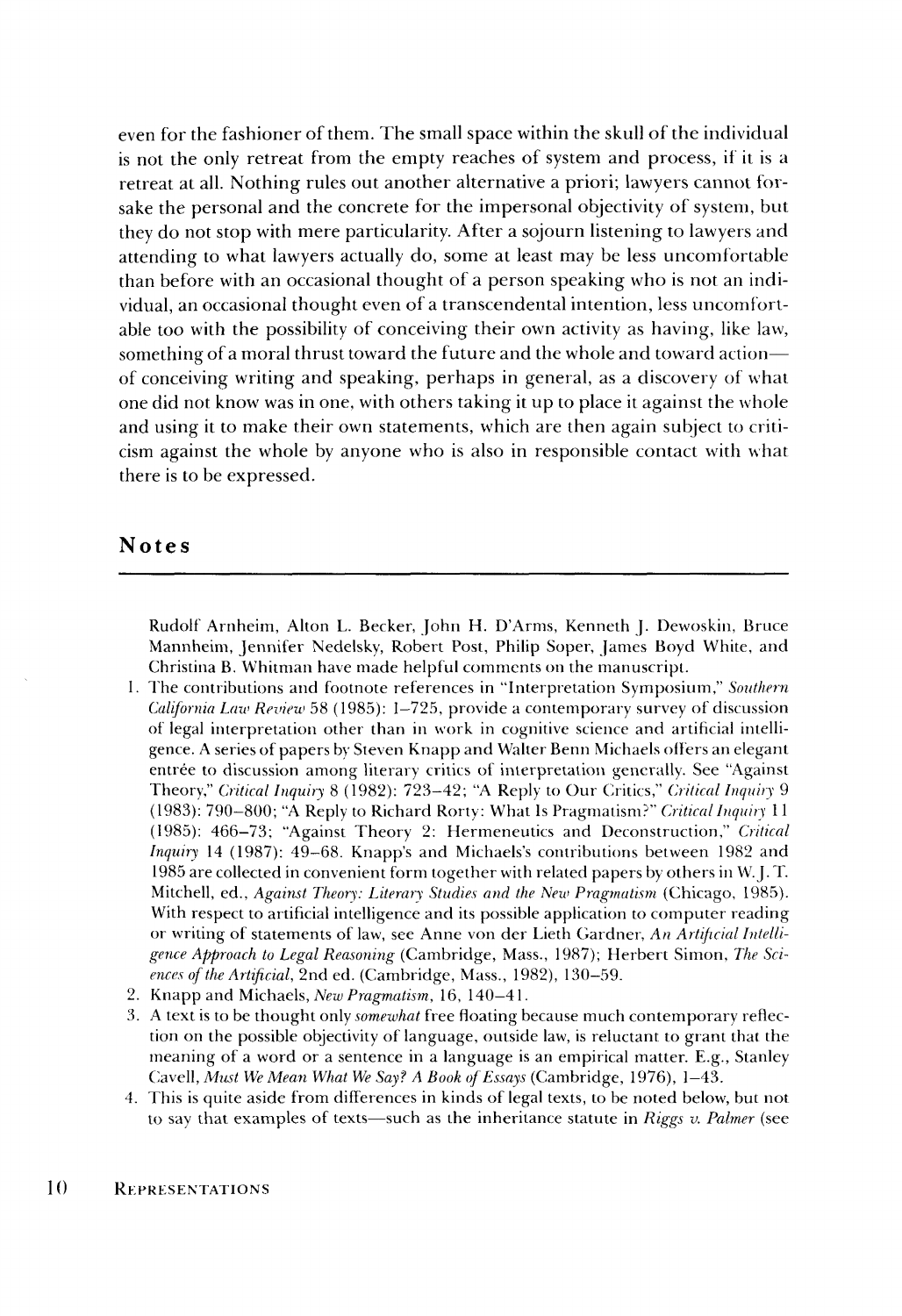Ronald Dworkin, *Taking Rights Seriously* [Cambridge, Mass., 1978]), or the opinion in *Rylands v. Fletcher* (liability without fault in tort; see A. W. Brian Simpson, "Legal Liability for Bursting Reservoirs: The Historical Context of *Rylands v. Fletcher," Journal of*  Legal Studies 13 [1984]: 209-64)—are not examined closely, or that it is not profitable to do so.

- 5. Cf. Ford Motor Co. v. Federal Trade Commission, 673 F. 2nd 1008 (9th Cir., 1981), cert. denied, 459 U.S. 999 (1982); *People of Illinois v. Film Recovery Systems, Inc.,* no. 8311091, Circuit Court of Cook County, Ill. (1985).
- 6. My own comments may be found in Joseph Vining, *Legal Identity* (New Haven, 1978), 93, 94, l I 9-20, 134; *The Authoritative and the Authoritarian* (Chicago, 1986; revised ed., 1988), 21-22, 74, 176, 217-18, 221.
- 7. E.g., Knapp and Michaels, in Mitchell, *New Pragmatism,* 19.
- 8. I think of the epilogue to Leo Tolstoy, *War and Peace,* trans. Rosemary Edmunds, 2 vols. (Baltimore, Md., 1976), 2:1339-1444.
- 9. Nonlawyers are sometimes astonished to find this true even in matters involving business: when one is engaged in one's affairs and sells an orange grove, and, under the law of contract, engages to harvest and sell the oranges for the buyer of the tract, the securities laws may become relevant. Though what one has in one's hands are a property deed and a contract, and though no gilt-edged paper changes hands, the situation one has brought about may eventually be analyzed in "totality," "in truth," "substance," "reality"-the words are used-as the "selling of a security." See *Securities and Exchange Commission v. WJ. Howey Co.,* 328 U.S. 293 (1946); *Securities and Exchange Commission v.*  Glen *Arden Commodities, Inc., 368 F. Supp.* 1386 (E.D. N.Y., 1974), aff'd sub nom. *Glen Arden Commodities, Inc. v. Costantino,* 493 F. 2nd 1027 (2nd Cir., 1974).
- 10. Knapp and Michaels are aware of this. See "Against Theory 2," 63. The involvement of an agent ("agent" in its legal rather than philosophic sense) extends and complicates such analysis.
- 11. The "tort mode" is not really applicable to legislation. Unlike contracting parties' acts, the consequences of legislators' acts are not visited upon legislators themselves but upon others and upon the future of the world; nor can the consequences accorded legislators' acts be reduced to reversible shifts in money flows.
- 12. Further discussion of this aspect of the legislative text may be found in Vining, *Authoritative and Authoritarian, chaps.* 9, 10, and 11.
- 13. Perhaps not all should be called texts. Some, as noted, may not be speech or treated as speech.
- 14. See James Boyd White, *When Words Lose Their Meaning: Constitutions and Reconstitutions of Language, Character, and Community* (Chicago, 1984).
- 15. See, e.g., Anthony T. Kronman, *Max Weber* (Stanford, Calif., 1983), 11, 22, 28, 45, 53, 73, 89-91; Joseph Raz, *The Authority of Law* (Oxford, 1983).
- 16. E.g., Knapp and Michaels, in Mitchell, *New Pragmatism,* I 03. Art invites, but does want to daunt. Restating into life what is heard-reviving and building-it nonetheless wants a circle woven round it thrice: to deny to its readers, through closure, the possibility of doing what it has just demonstrated the possibility of doing.
- 17. The word *client* may not convey the spread of the audiences to whom a lawyer speaks in ordinarv practice. The client is often an institution, or an agency of government. Others beyond the client may be expected to rely upon an opinion letter. In fact, in some circumstances an opinion letter may be mandated by statute.

Special considerations, and rule formulations of them, apply to lawyers' statements to a judge in litigation.